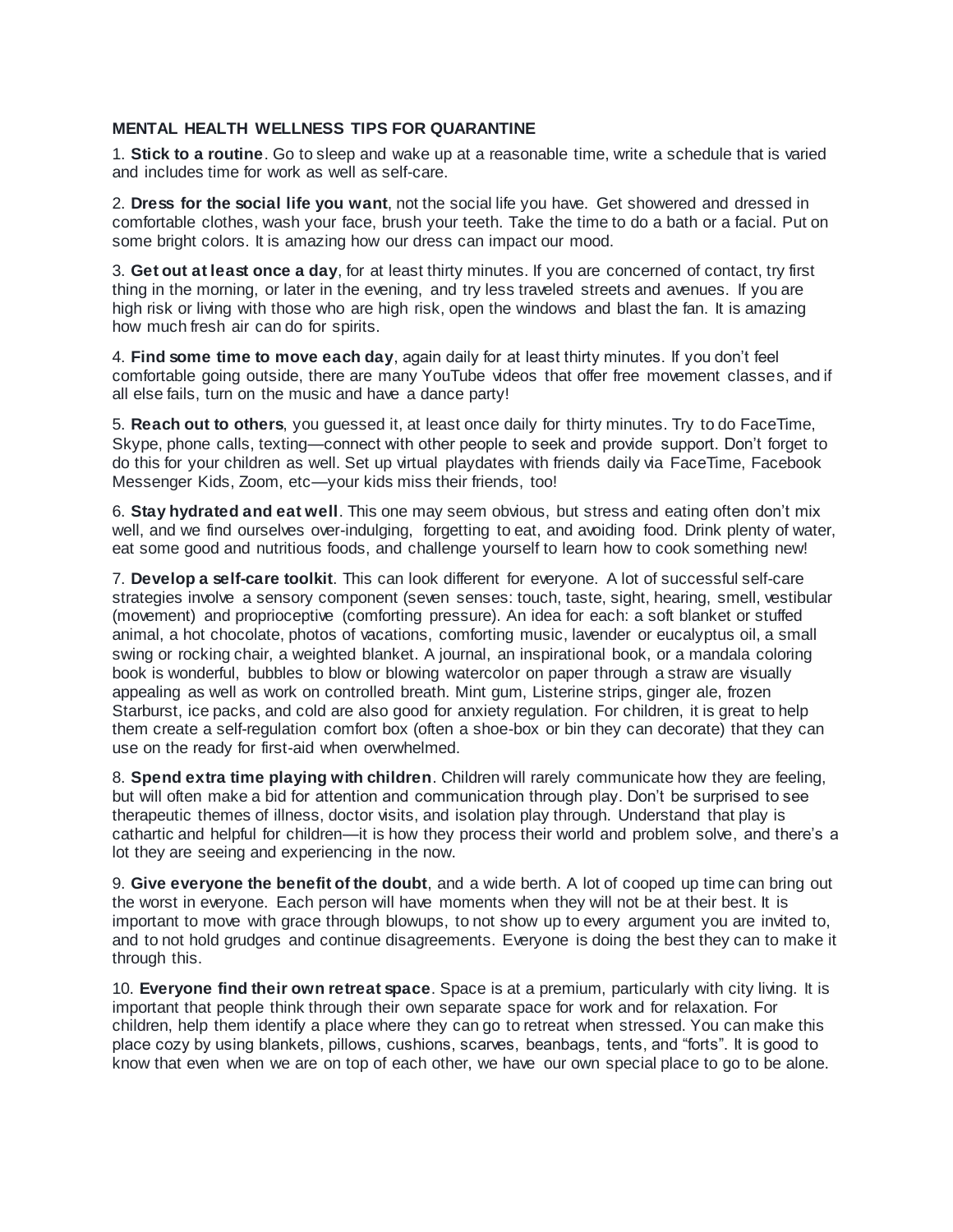11. **Expect behavioral issues in children**, and respond gently. We are all struggling with disruption in routine, none more than children, who rely on routines constructed by others to make them feel safe and to know what comes next. Expect increased anxiety, worries and fears, nightmares, difficulty separating or sleeping, testing limits, and meltdowns. Do not introduce major behavioral plans or consequences at this time—hold stable and focus on emotional connection.

12. **Focus on safety and attachment**. We are going to be living for a bit with the unprecedented demand of meeting all work deadlines, homeschooling children, running a sterile household, and making a whole lot of entertainment in confinement. We can get wrapped up in meeting expectations in all domains, but we must remember that these are scary and unpredictable times for children. Focus on strengthening the connection through time spent following their lead, through physical touch, through play, through therapeutic books, and via verbal reassurances that you will be there for them in this time.

13. **Lower expectations and practice radical self-acceptance**. This idea is connected with #12. We are doing too many things in this moment, under fear and stress. This does not make a formula for excellence. Instead, give yourself what psychologists call "radical self acceptance": accepting everything about yourself, your current situation, and your life without question, blame, or pushback. You cannot fail at this—there is no roadmap, no precedent for this, and we are all truly doing the best we can in an impossible situation.

14. **Limit social media and COVID conversation**, especially around children. One can find tons of information on COVID-19 to consume, and it changes minute to minute. The information is often sensationalized, negatively skewed, and alarmist. Find a few trusted sources that you can check in with consistently, limit it to a few times a day, and set a time limit for yourself on how much you consume (again 30 minutes tops, 2-3 times daily). Keep news and alarming conversations out of earshot from children—they see and hear everything, and can become very frightened by what they hear.

15. **Notice the good in the world**, the helpers. There is a lot of scary, negative, and overwhelming information to take in regarding this pandemic. There are also a ton of stories of people sacrificing, donating, and supporting one another in miraculous ways. It is important to counter-balance the heavy information with the hopeful information.

16. **Help others**. Find ways, big and small, to give back to others. Support restaurants, offer to grocery shop, check in with elderly neighbors, write psychological wellness tips for others—helping others gives us a sense of agency when things seem out of control.

17. **Find something you can control**, and control the heck out of it. In moments of big uncertainty and overwhelm, control your little corner of the world. Organize your bookshelf, purge your closet, put together that furniture, group your toys. It helps to anchor and ground us when the bigger things are chaotic.

18. **Find a long-term project** to dive into. Now is the time to learn how to play the keyboard, put together a huge jigsaw puzzle, start a 15 hour game of Risk, paint a picture, read the Harry Potter series, binge watch an 8-season show, crochet a blanket, solve a Rubix cube, or develop a new town in Animal Crossing. Find something that will keep you busy, distracted, and engaged to take breaks from what is going on in the outside world.

19. **Engage in repetitive movements** and left-right movements. Research has shown that repetitive movement (knitting, coloring, painting, clay sculpting, jump roping etc) especially left-right movement (running, drumming, skating, hopping) can be effective at self-soothing and maintaining selfregulation in moments of distress.

20. **Find an expressive art** and go for it. Our emotional brain is very receptive to the creative arts, and it is a direct portal for release of feeling. Find something that is creative (sculpting, drawing,